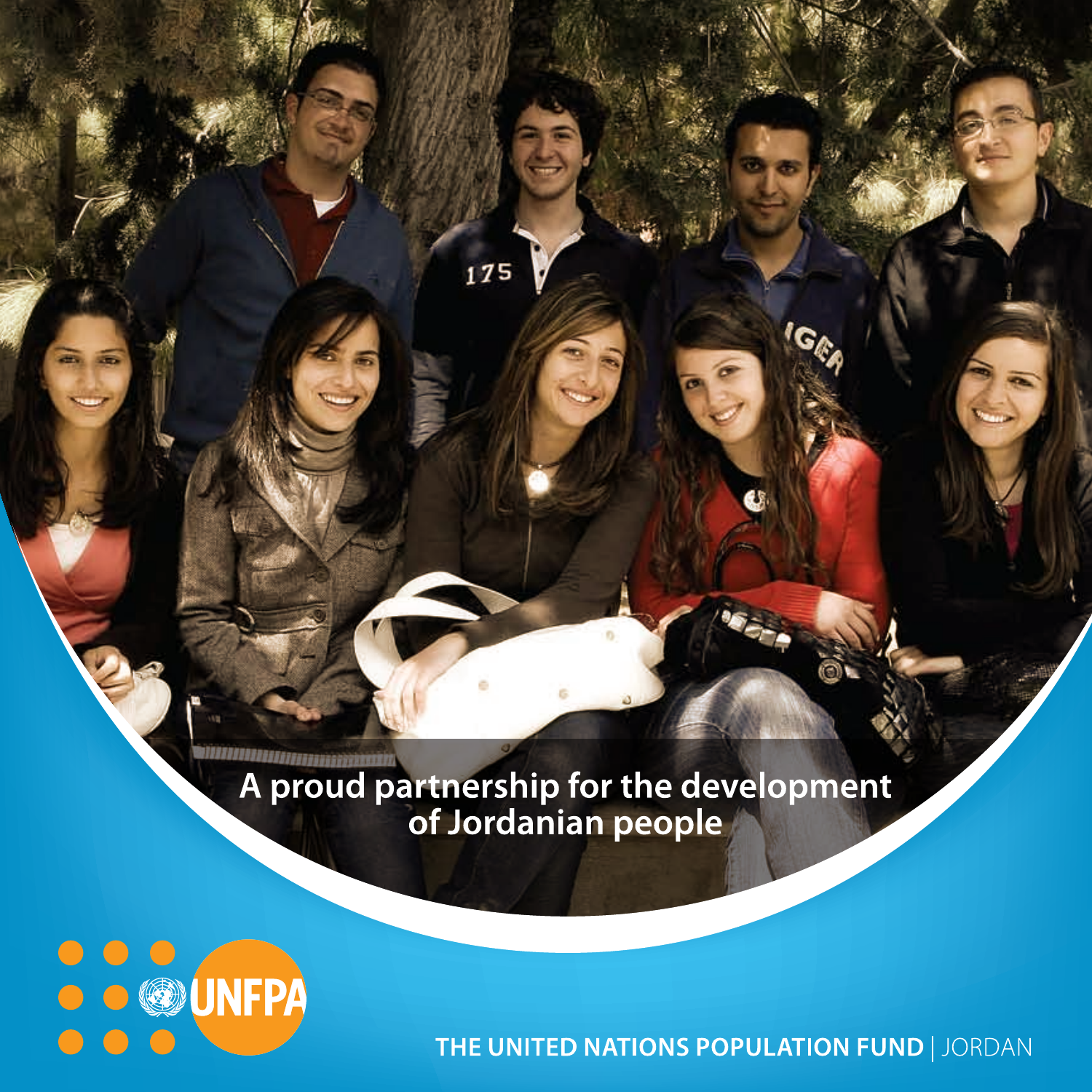## Our Mission

UNFPA, the United Nations Population Fund, is an international development agency that promotes the right of every woman, man and child to enjoy a life of health and equal opportunity. UNFPA supports countries in using population data for policies and programmes to reduce poverty and to ensure that every pregnancy is wanted, every birth is safe, every young person is free of HIV/AIDS, and every girl and woman is treated with dignity and respect.

UNFPA - because everyone counts

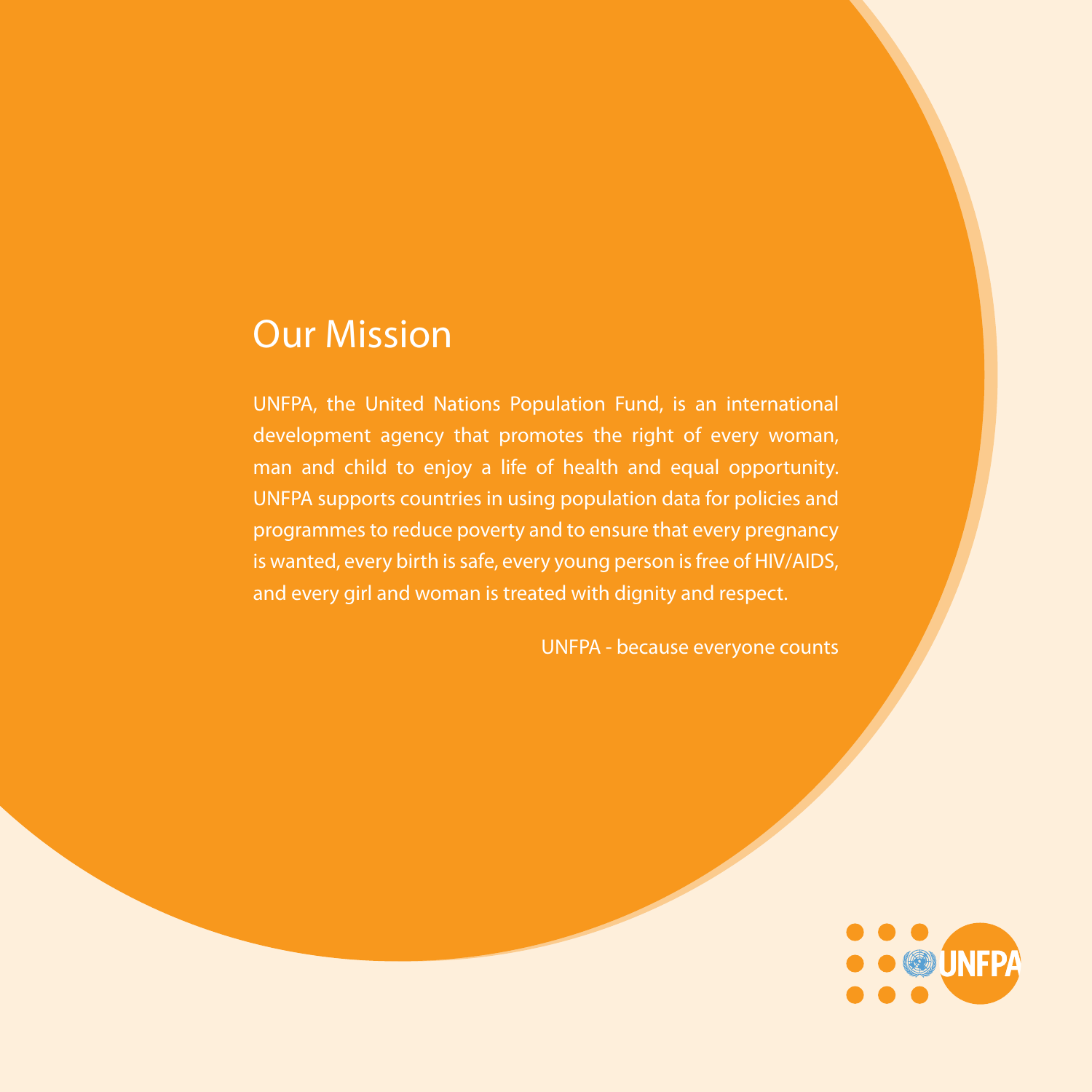# Meeting Development Goals

UNFPA seeks to improve the lives and expand the choices of individuals and couples. Over time, the reproductive choices they make, multiplied across communities and countries, alter population structures and trends.

UNFPA helps governments, at their request, to formulate policies and strategies to reduce poverty and support sustainable development. The Fund also assists countries to collect and analyse population data that can help them understand population trends. And it encourages governments to take into account the needs of future generations, as well as those alive today.

The close links between sustainable development and reproductive health and gender equality, the other main areas of UNFPA's work, were affirmed at the 1994 International Conference on Population and Development (ICPD) in Cairo. UNFPA is guided in its work by the Programme of Action adopted there. At the conference, 179 countries agreed that meeting needs for education and health, including reproductive health, is a prerequisite for sustainable development over the longer term. They also agreed on a roadmap for progress with the following goals:

- Universal access to reproductive health services by 2015.
- Universal primary education and closing the gender gap in education by 2015.
- Reducing maternal mortality by 75 per cent by 2015.
- Reducing infant mortality.
- Increasing life expectancy.
- Reducing HIV infection rates.

Reaching the goals of the Programme of Action is also essential for achieving the Millennium Development Goals. These eight goals, which are fully aligned with the ICPD roadmap, have the overarching aim of reducing extreme poverty by half by 2015. UNFPA brings its special expertise in reproductive health and population issues to the worldwide collaborative effort of meeting the Millennium Development Goals.

## Improving Reproductive Health

The critical importance of reproductive health to achieving international development goals was affirmed at the highest level at the 2005 World Summit. Reproductive health is also a human right. Yet, reproductive health conditions are the leading cause of death and illness in women of childbearing age worldwide, and at least 200 million women want to plan their families or space their children, but lack access to safe and effective contraception.

UNFPA promotes a holistic approach to reproductive health care that includes:

- • Universal access to accurate information, a range of safe and affordable contraceptive methods, and sensitive counseling.
- • Ensuring that quality obstetric and antenatal care is available to all pregnant women.
- • Prevention and management of sexually transmitted infections, including HIV.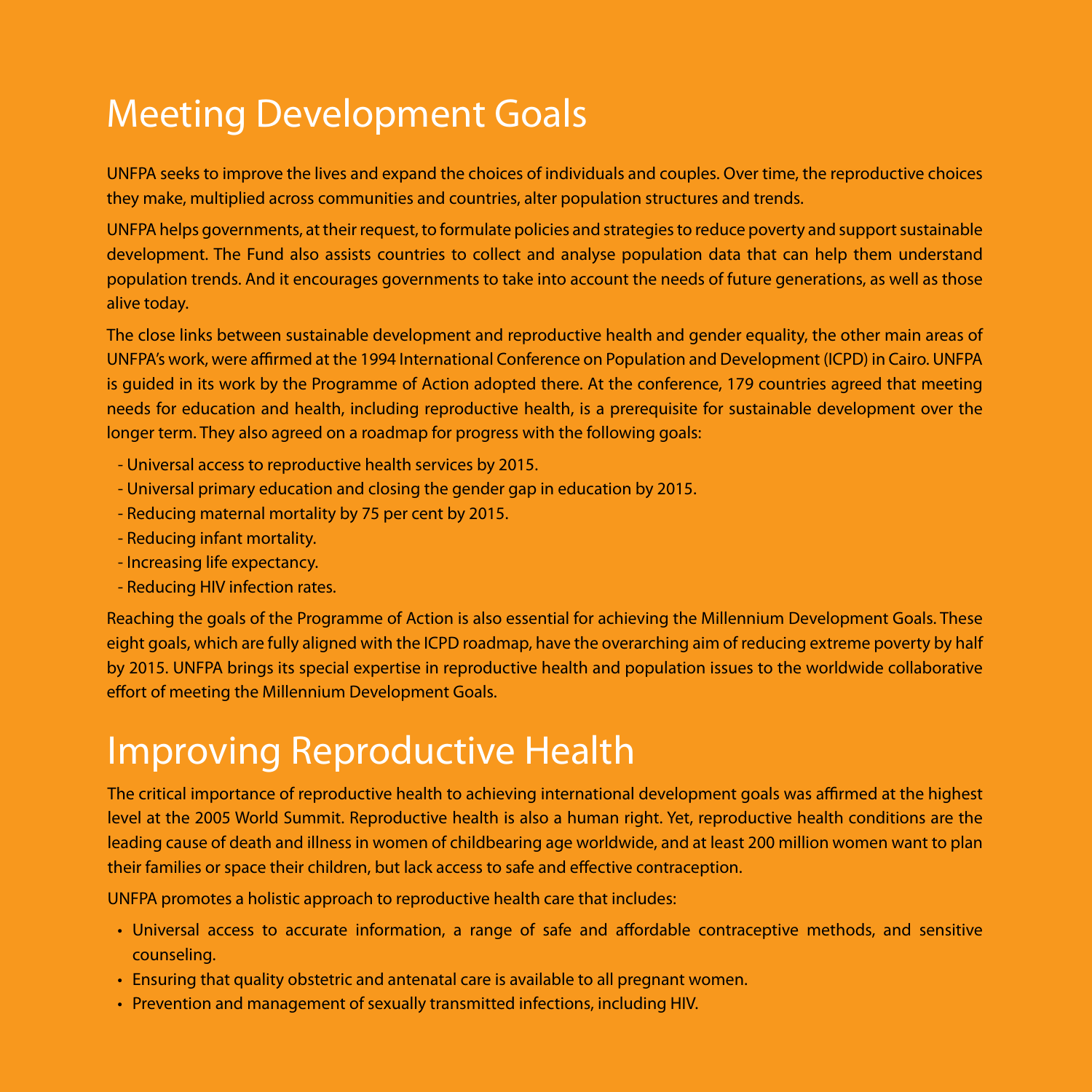## Making **Motherhood** Safer

Every minute, a woman in the developing world dies from treatable complications of pregnancy or childbirth. Every minute, a family is devastated. The lives of surviving children are put at risk. Communities suffer. And for every woman who dies, as many as  $\mathfrak{r}$  others are seriously harmed by fistula or other injuries of childbearing.

UNFPA's strategy for preventing maternal mortality includes:

- Family planning to reduce unintended pregnancies.
- Skilled care at all births.
- Timely emergency obstetric care for all women who develop complications.

UNFPA also advocates at many levels for the right of mothers to give birth safely. It spearheads the global Campaign to End Fistula, a collaborative initiative to prevent this devastating injury of childbirth and to restore the health and dignity of those who have been living with its consequences. And it is working to address the shortage of

skilled midwives in much of the developing world.

# Supporting Adolescents and Youth

Almost 1.0 billion people are between 1 and 10 years old. Almost half of young people live in poverty. Yet traditional youth programmes are not reaching those most in need, especially marginalized adolescent girls. Addressing the critical challenges facing the largest youth generation in history is an urgent priority if social and economic development efforts are to succeed and the AIDS pandemic is to be reversed.

UNFPA's 'four keys' to opening up opportunities for young people include incorporating youth issues into national development and poverty reduction strategies; expanding access to gender-sensitive, life skills-based sexual and reproductive health education; promoting a core package of health services for young people; and encouraging young people's leadership and participation.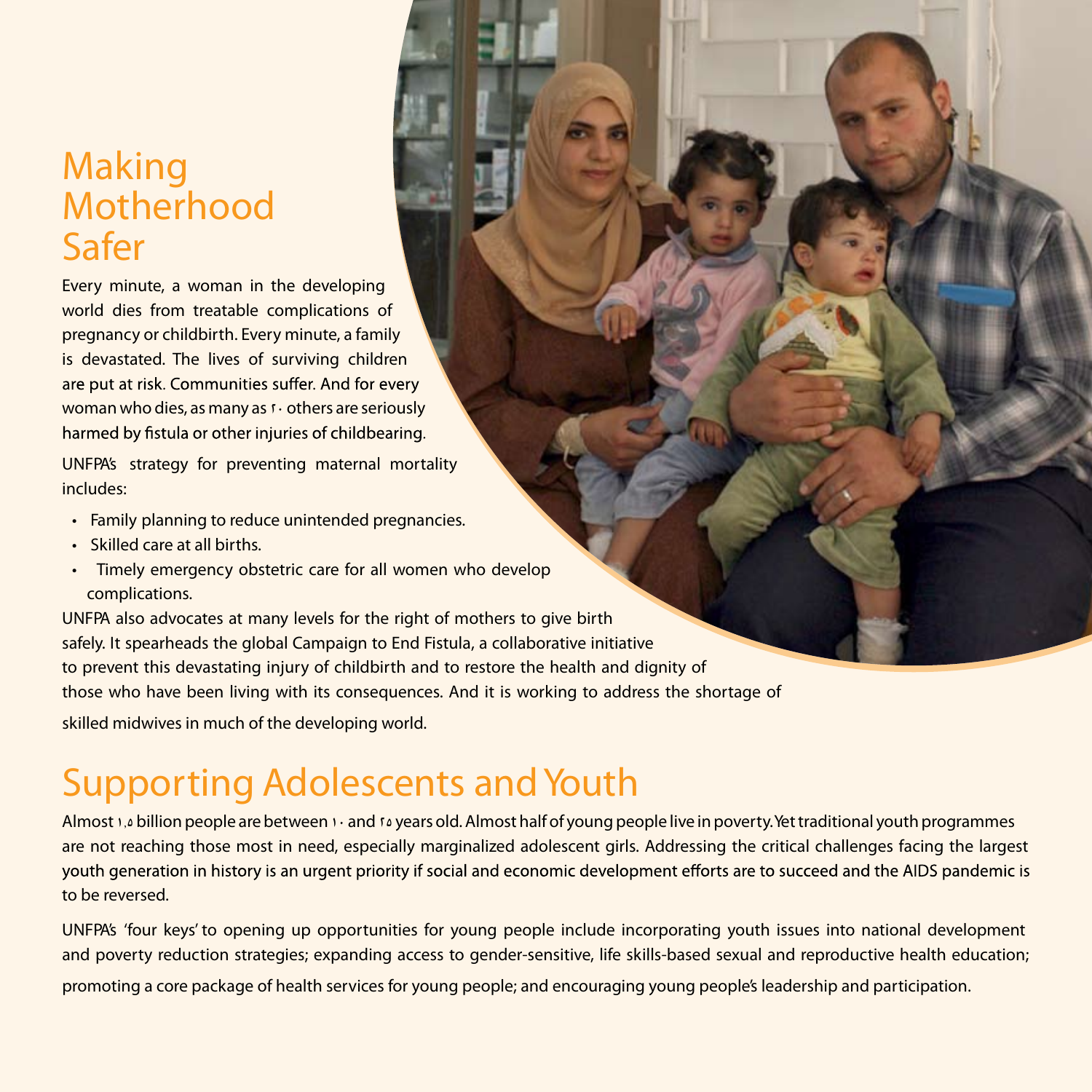

## **Preventing** HIV/AIDS

The AIDS epidemic is a global catastrophe responsible for over 20 million deaths worldwide, tens of millions of children left orphaned, and some 33 million people living with HIV. Although global HIV prevalence has levelled off, AIDS is among the leading causes of death globally and remains the primary cause of death in Africa.

Recent evidence shows that sustained, intensive programmes in diverse settings are reducing HIV incidence through behaviour changes.

## Promoting Gender Equality

Women can and must play a powerful role in sustainable development and poverty eradication. When women are educated and healthy, their families, communities and countries benefit. Yet gender-based discrimination and violence pervade almost every aspect of life, undermining the opportunities of women and denying them the ability to fully exercise their basic human rights.

Gender equality is one of the eight Millennium Development Goals as well as a human right. Investments in gender equality can improve the lives of both men and women, with lasting benefits for the next generations. For more than 30 years, UNFPA has been in the forefront of bringing gender issues to wider attention, promoting legal and policy reforms and gender-sensitive data collection, and supporting projects that empower women economically.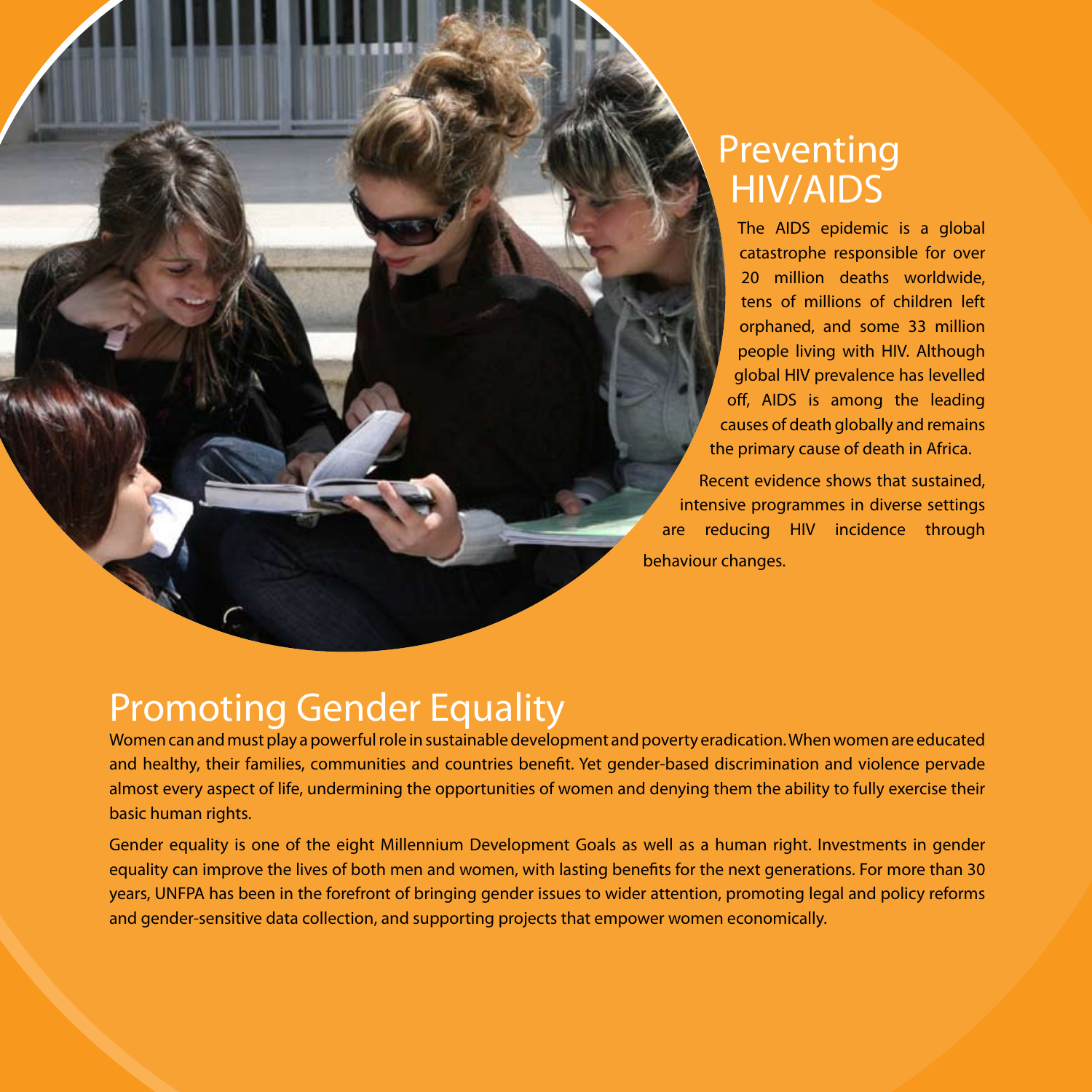# Using Culturally Sensitive Approaches

UNFPA's activities touch on the most sensitive and intimate spheres of human existence, including reproductive health and rights, gender relations and population issues. Attitudes about these subjects vary widely between and among different cultures.

Changing deeply rooted attitudes, behaviours and laws-especially those dealing with gender relations and reproductive health-can be a long processthat requires a culturally sensitive approach.The Fund respects cultural diversity. At the same time, it rejects those practices that endanger women and girls. It works closely and respectfully with communities to enlist their support in upholding the human rights of all its members.

# Protecting Human Rights

All individuals are entitled to equal rights and protections. This idea is fundamental to UNFPA's mission and to its way of working.

A strong emphasis on the rights of individual women and men underpins the 1994 Cairo Consensus that guides UNFPA's work. This emphasis on human rights at the ICPD marked a shift in population policy and programmes away from a focus on human numbers and placed human lives front and centre.

Numerous international agreements affirm the human rights principles that underpin UNFPA's work in reproductive health, gender equality and population and development.

# Securing Reproductive Health Supplies

Without essential commodities-from contraceptives to testing kits to equipment for emergency obstetric care-people cannot fully exercise the right to reproductive health. In many places, male and female condoms are urgently needed to prevent the further spread of HIV. UNFPA's mandate in this area is to provide the right quantities of the right products in the right condition in the right place at the right time for the right price. This complex logistical process involves many actors from both the public and private sectors. UNFPA takes a lead role in reproductive health commodity security, by forecasting needs, mobilizing support, building logistical capacity at the country level and coordinating the whole process.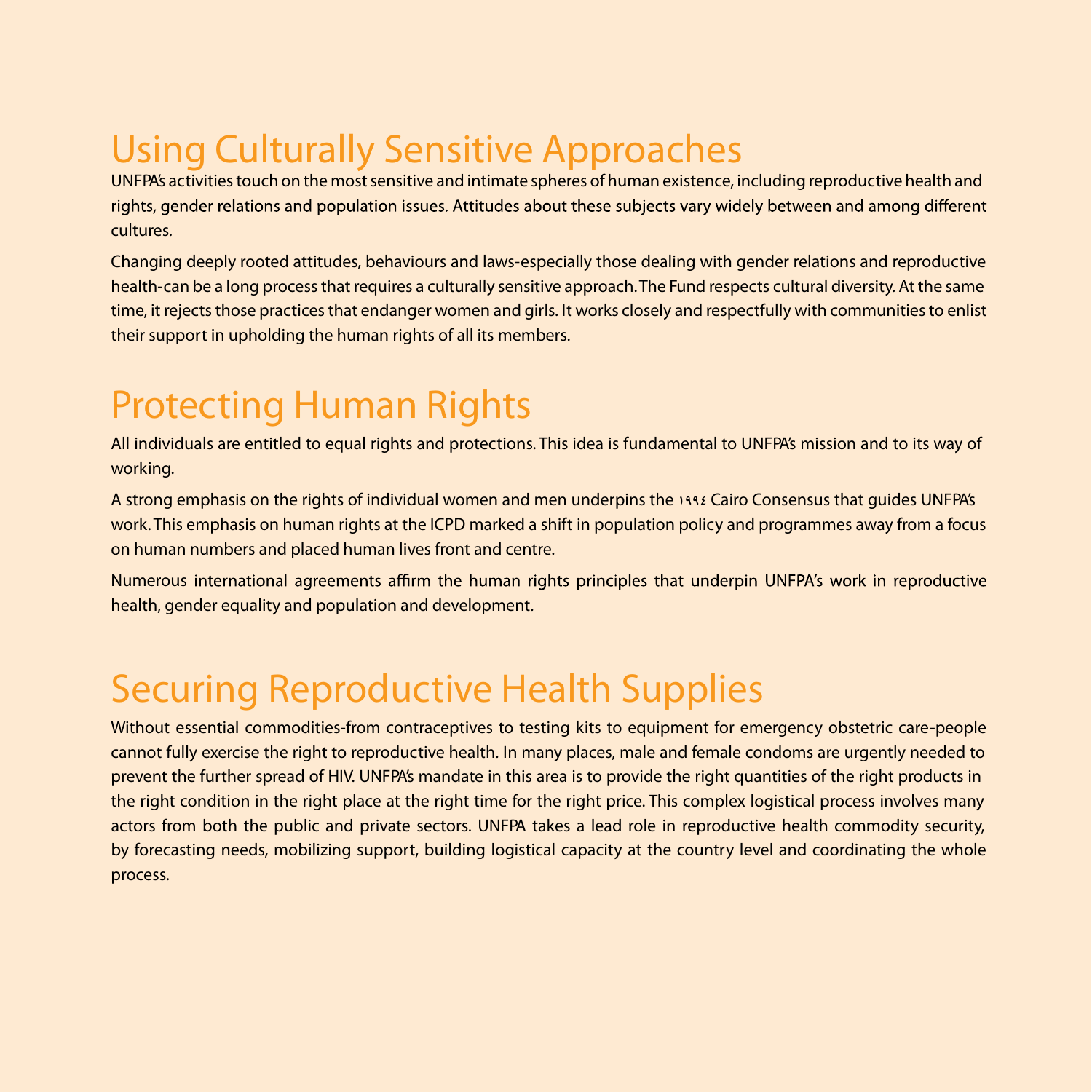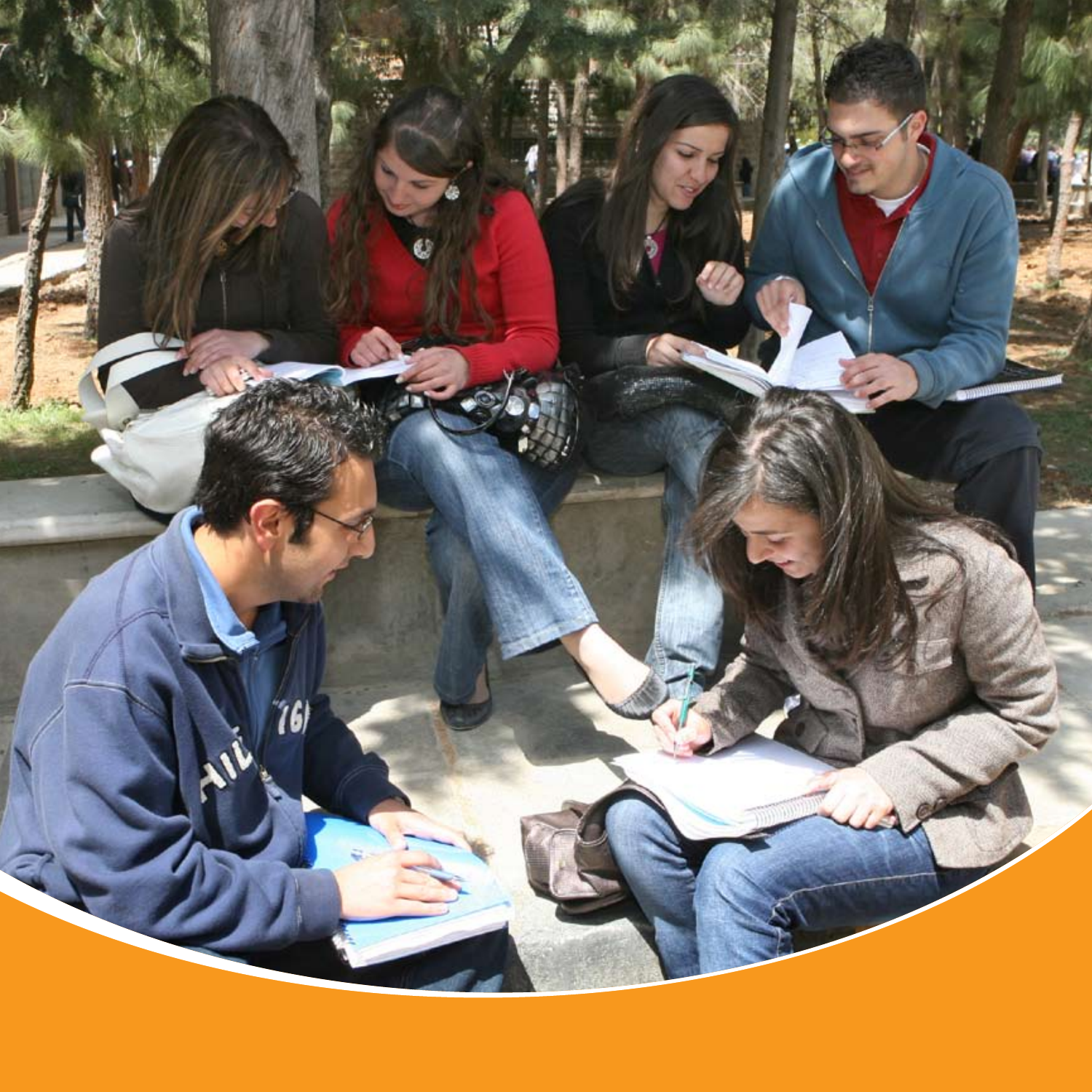### Assisting in **Emergencies**

Humanitarian crises are reproductive health disasters. In times of upheaval, pregnancyrelated deaths and sexual violence soar. Reproductive health services - including prenatal care, assisted delivery, and emergency obstetric care - often become unavailable. Young people become more vulnerable to HIV infection and sexual exploitation. And many women lose access to family planning services, exposing them to unwanted pregnancy in perilous conditions.

Within the coordinated, inter-agency response to disasters, UNFPA takes the lead in providing supplies and services to protect reproductive health, with an emphasis on the special needs and vulnerabilities of women and young people. Priority areas include safe motherhood; prevention of sexually transmitted infections, including HIV; adolescent health; and gender-based violence. The Fund also supports various data collection activities, including censuses to provide detailed information for planning and rapid health assessments to allow for appropriate, effective and efficient relief. UNFPA encourages the full participation of women and young people in efforts to rebuild their societies.

# Building Support

As the world's leading multilateral agency on population, UNFPA is the most prominent international advocate for reproductive health and rights. Working in partnership with other United Nations agencies, governments, communities, NGOs, foundations and the private sector, the Fund raises awareness and mobilizes the support and resources needed to reach the targets set forth at the International Conference on Population and Development and in the Millennium Development Goals. In 2007, UNFPA received a record high in voluntary contributions for its core resources from 181 countries, also a record number.

# UNFPA's Global Reach

UNFPA supports programmes in four regions: Arab States, Europe and Central Asia; Asia and the Pacific; Latin America and the Caribbean; and sub-Saharan Africa. UNFPA works in about 150 countries. Three-quarters of UNFPA staff work in the field.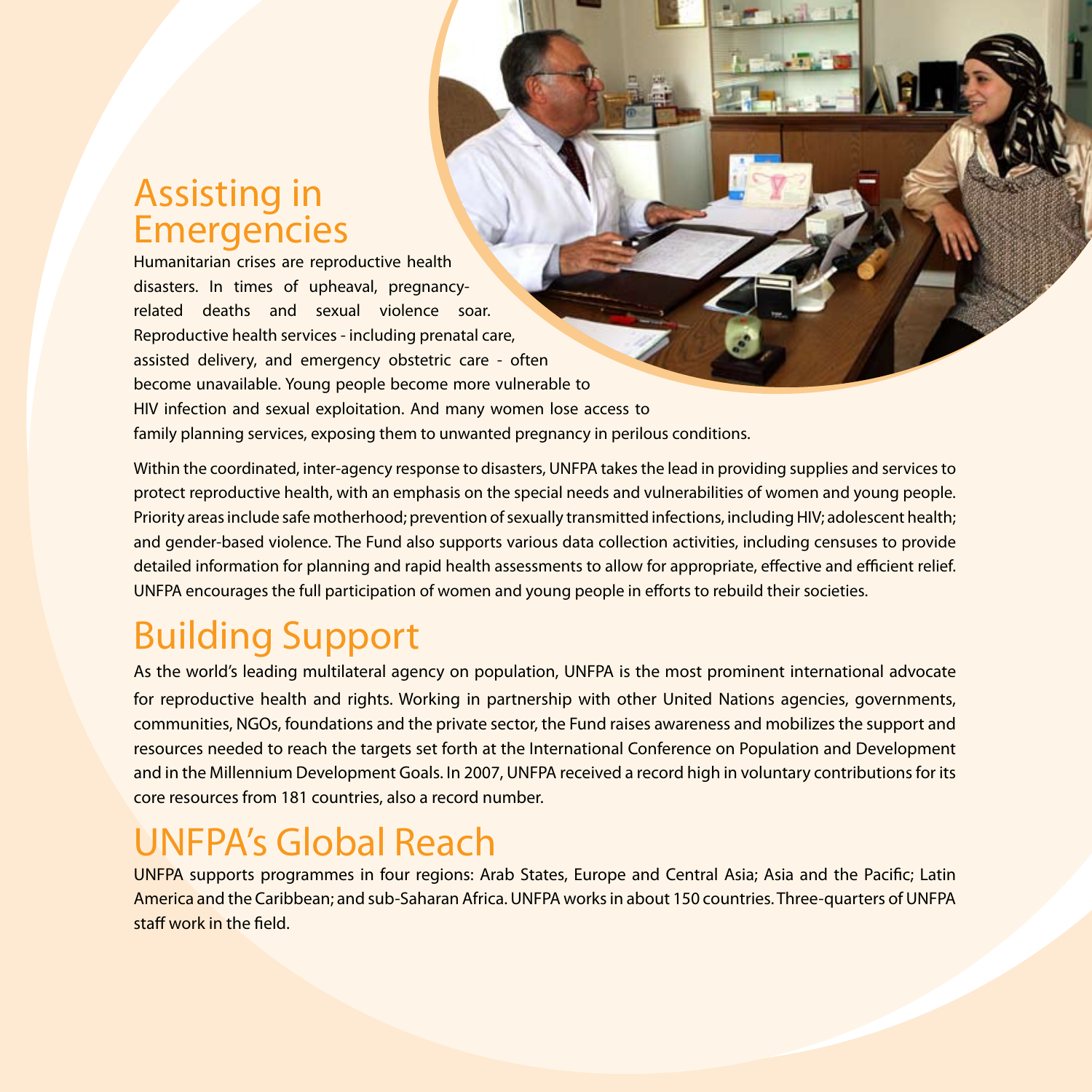# UNFPA in Jordan:

UNFPA started its programmes of cooperation in Jordan in 1976. UNFPA supports five-year programme cycles which are developed between the Government of Jordan (represented by the Ministry of Planning and International Cooperation) and UNFPA. Each programme cycle is based on achievements and lessons learned in the preceeding cycles and the evolving national development priorities.

UNFPA is currently supporting the Seventh Country Programme of Cooperation (2008-2012) which was developed within the overall framework of the United Nations Development Assistance Framework (UNDAF) and the Common Country Assessment (CCA). The process of developing the CCA and the UNDAF was jointly conducted by the Government and the UN system in Jordan.

# The Framework:

The overall framework for UNFPA's support in Jordan builds on mutual agreement and the commitment of the Jordanian Government for the realization of the Millennium Development Goals (MDGs), the implementation of the recommendations of the Programme of Action of the International Conference on Population and Development (ICPD), and the United Nations conventions and summits, especially as they relate to UNFPA's three focus areas to which the Government of Jordan and UNFPA are committed to, which are:

- A. Population and Development
- B. Reproductive Health and Rights
- C. Gender Equality

In each of these focus areas/ programme components, UNFPA is committed to supporting the achievement of goals that will contribute to the well-being of Jordanian women and men.

UNFPA works by providing technical and financial support to national government and non governmental implementing partners.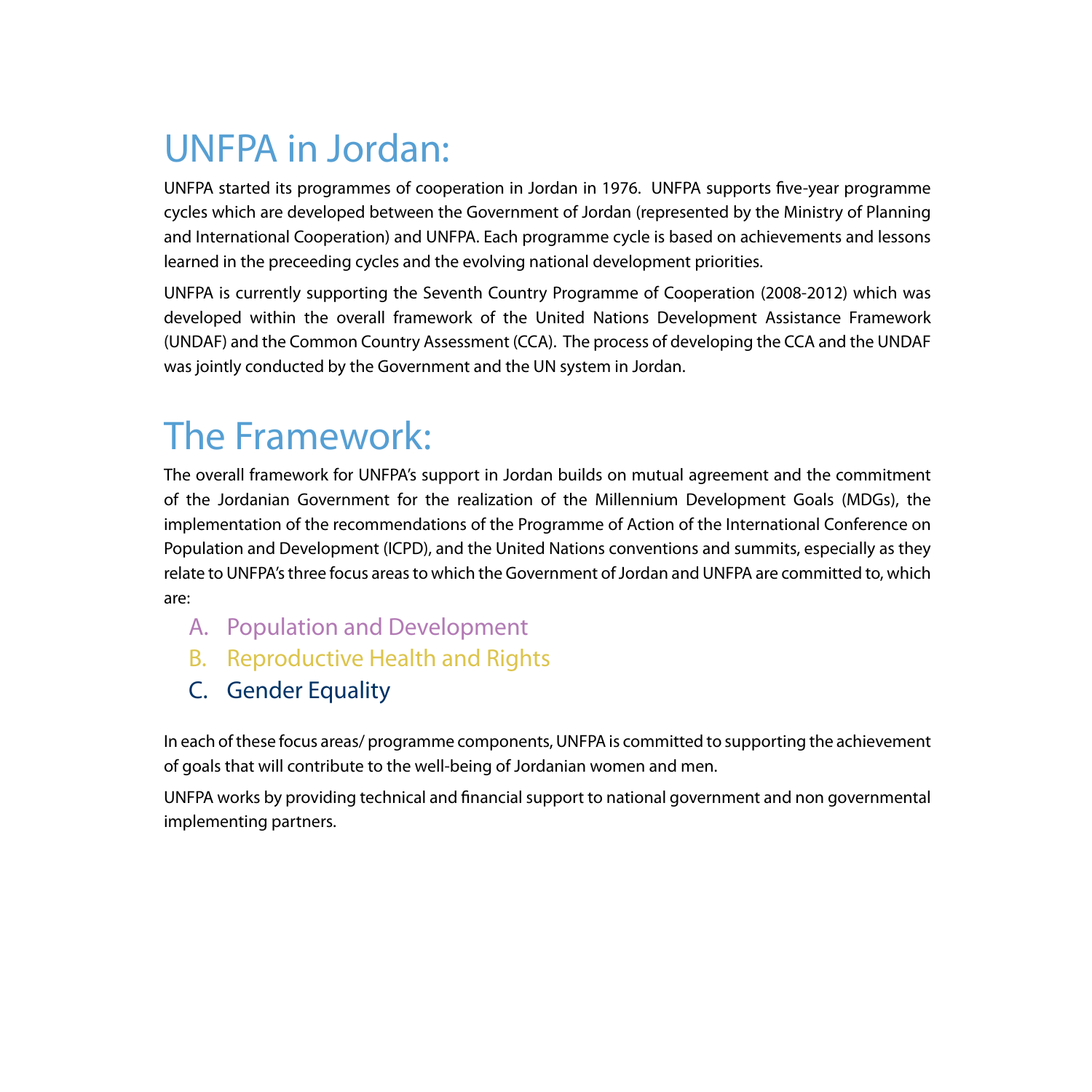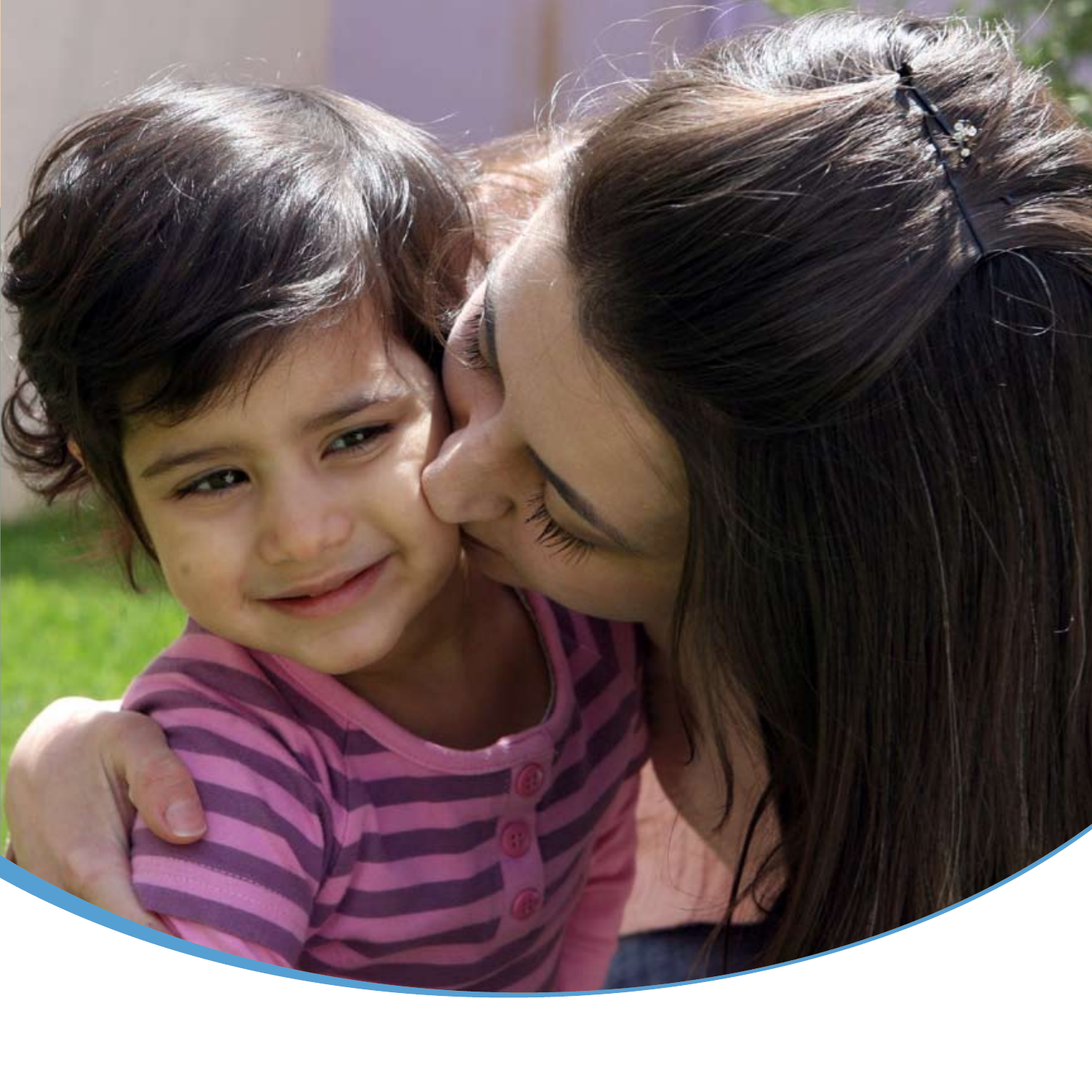## A. Population and Development

#### **Programme Objective 1:**

National capacity to formulate, coordinate and monitor gender-sensitive population related strategies and plans are strengthened.

#### **he Higher Population Council (HPC) and UNFPA will aim to achieve this by:**

- 1. Establishing and implementing a monitoring and evaluation system to support the general secretariat of the HPC;
- 2. Building the capacity of the HPC secretariat in advocacy, policy dialogue and strategic planning;
- 3. Supporting the various sub-committees of the HPC secretariat in developing, implementing and monitoring annual work plans based on the National Population Strategy, the second Reproductive Health Action Plan, the National strategy on the Demographic Dividend, and other related national plans, policies and strategies.
- 4. Enhancing the coordination mechanisms between the HPC and other national councils and institutions.
- 5. Supporting the development of policy briefs, research and position papers on areas of priority in population and development and using them for advocacy, policy dialogue and programme development.
- 6. Supporting the HPC secretariat sub-committees to conduct high level advocacy at the national and sub-national level linked to international and national milestone events including preparation of national MDG reports, stocktaking of achievements related to international and national instruments, celebration of international days, e.g., World Population Day, World AIDS Day and others.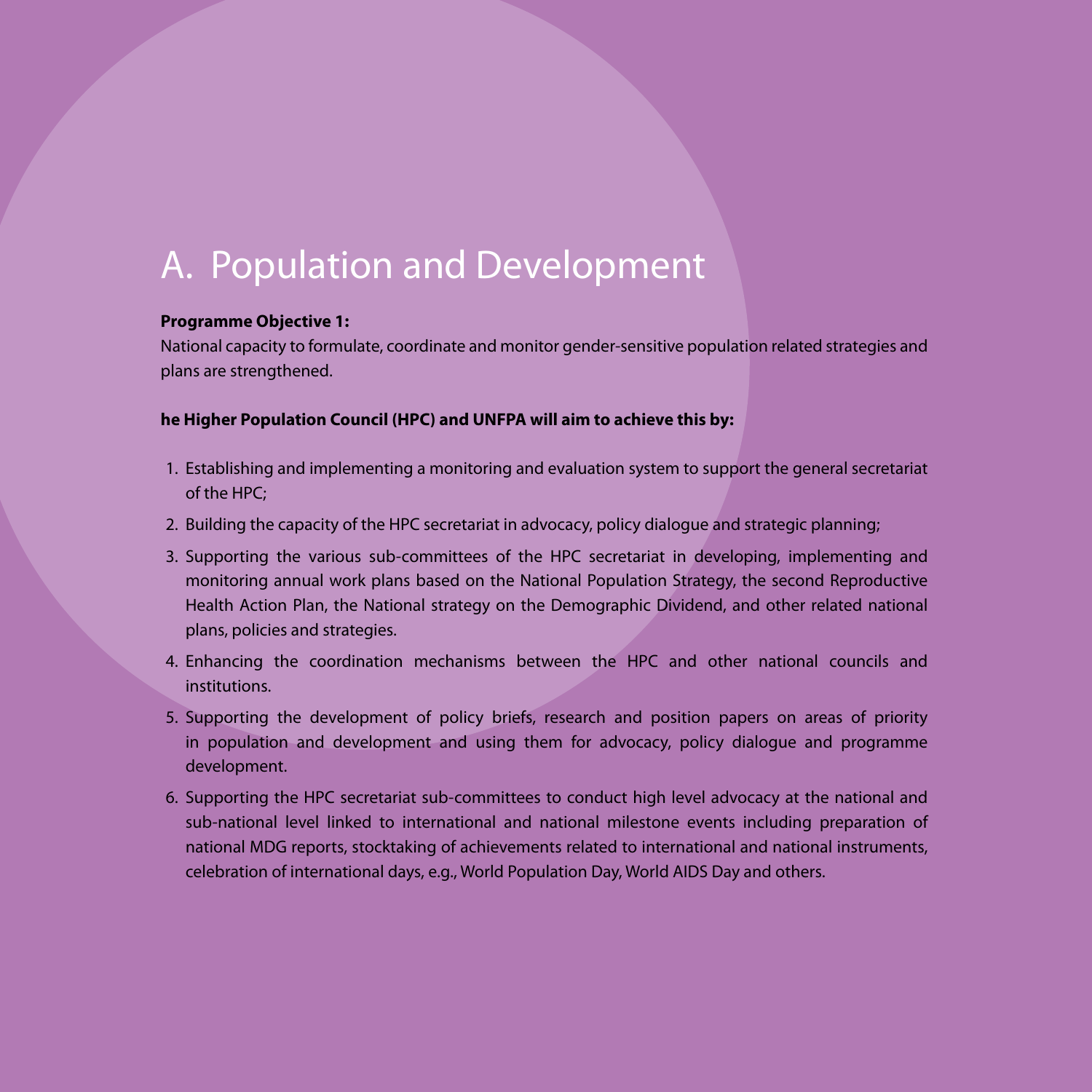

#### **Programme objective 2**

Disaggregated and gender-sensitive data and information on women, youth, vulnerable groups and the environment are collected, analyzed and disseminated.

### **The Department of statistics (DOS) and UNFPA will aim to achieve this by:**

- 1. Building national capacities to conduct in depth analysis of the Demographic and Health Survey (DHS) and other surveys related to population, poverty and reproductive health.
- 2. Strengthening and supporting the coordination mechanisms between DOS, the Civil Status and Passport Department (CSPD) and the Migration Department in the Public Security Department
- 3. Identifying existing mechanisms and gaps in civil registration and migration data.
- 4. Building the capacity of above institutions to improve the quality and timeliness of population and migration data produced.
- 5. Supporting awareness raising campaigns targeting general population to address data gaps in civil registration.
- 6. Supporting action oriented research and studies especially in areas related to achieving the MDGs in particular MDG goal 5.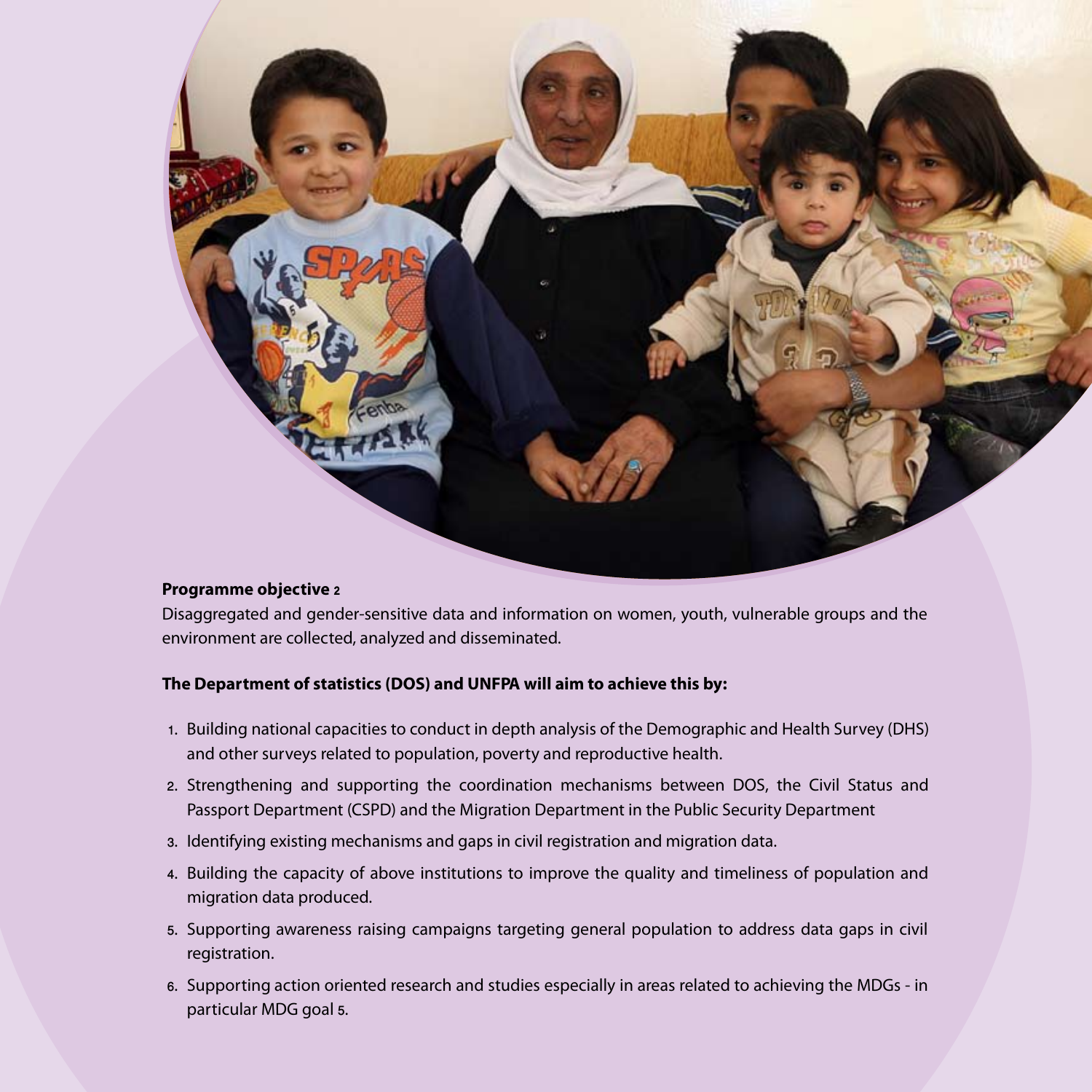## B. The Reproductive Health

#### **1- Programme Objective 1:**

Increased awareness of, demand for and access to high-quality health services, with a focus on post-natal care and family planning services and with special attention given to vulnerable groups.

### **UNFPA will support two implementing partners in achieving this objective:**

- 1. The Ministry of Health Woman and Child Health **Directorate**
- 2. The Queen Zein Al-Sharaf Institute for Development (ZENID).

**To ensure protection and prevention of gender based violence/violence against women as an important component of quality reproductive health care, the Ministry of Health - Woman and Child Health Directorate and UNFPA will work on:**

- 1. Institutionalizing a response system to combat violence against women in the public health sector within the overall National Family Protection Framework.
- 2. Supporting quantitative and qualitative research on the knowledge, attitude and practices among health service providers related to violence against women.
- 3. Developing guidelines, protocols, criteria and training manuals for health workers to integrate appropriate services to combat at violence against women in the public health sector.
- 4. Establishing a pool of trainers and resource persons in addressing violence against women in the Ministry of Health
- 5. Sensitizing and building the capacities of health service provider in detection, treatment, referral and counseling

related to violence against women, starting in selected governorates and expanding building on the experience and lessons learned.

6. Developing a monitoring system to document cases of violence against women within the health information system.

### **To increase demand for quality reproductive health care, the Queen Zein Al- Sharaf Institute for Development and UNFPA will work in five selected communities to:**

- 1. Conduct community mapping and a baseline survey on key population and reproductive health issues in the selected communities.
- 2. Develop tool kits on reproductive health topics for local communities and Community Based Organizations (CBOs).
- 3. Establish a pool of community trainers, advocates and resource persons on reproductive health and gender issues.
- 4. Build the capacities of the CBOs on gender and human rights, focusing on reproductive health as a right.
- 5. Support the production of information material and interactive awareness raising sessions in the communities for men, women, and young people, on reproductive health and reproductive rights.
- 6. Provide support to CBOs and local community initiatives to raise demand for reproductive health.
- 7. Develop a network of CBOs in the 5 selected communities to share experiences and lessons learned.

An end-line survey at the end of the cycle will measure change related to reproductive health knowledge and practices in the 5 selected communities.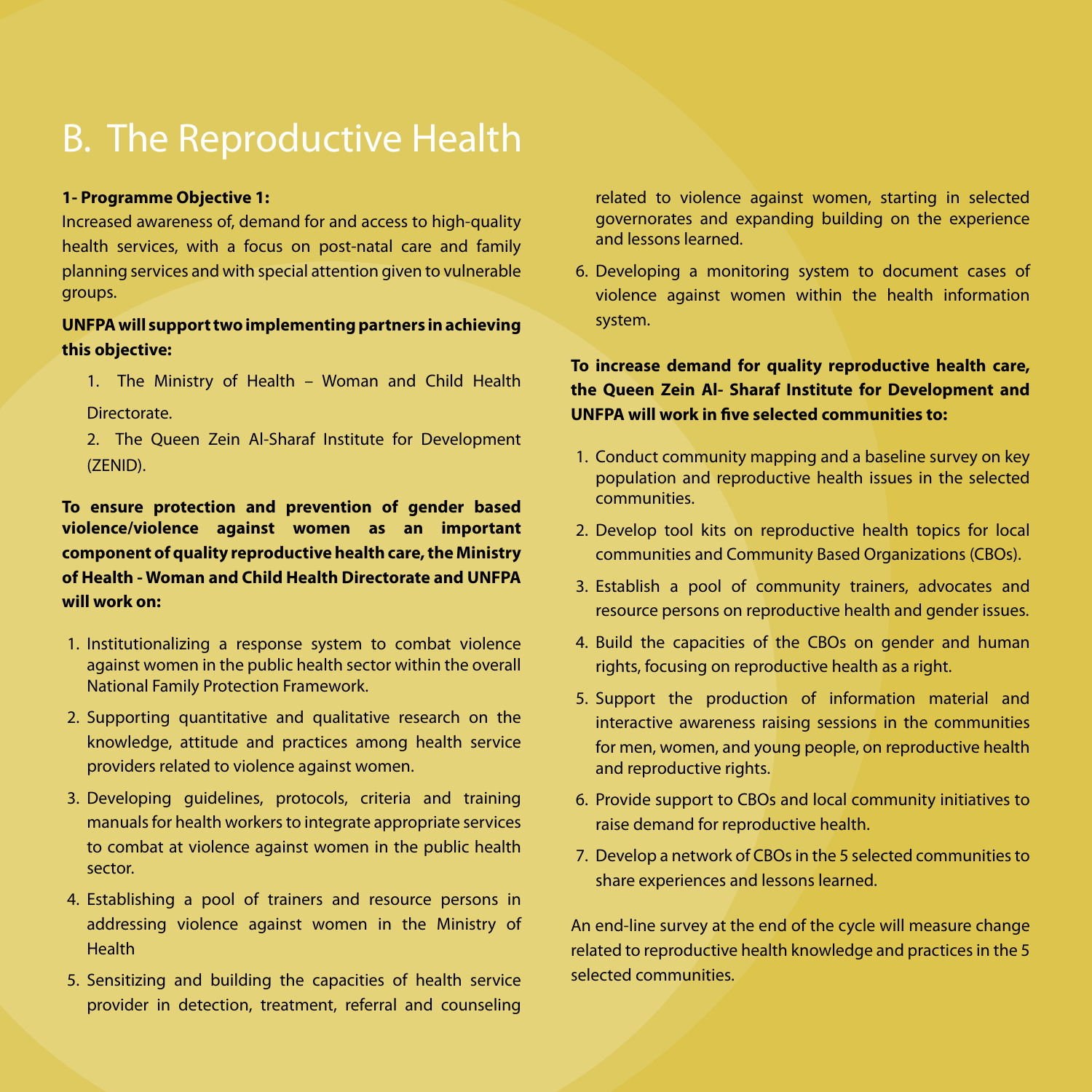#### **2- Programme Objective 2:**

Greater access to integrated health services and gender-sensitive information and skills, with a focus on maternal and reproductive health, promoting healthy lifestyles, and preventing HIV/AIDS and substance abuse.

### **UNFPA will support the following two implementing partners in achieving this objective:**

- 1. The Higher Council for Youth.
- 2. The Ministry of Health, Awareness and Health Communication Directorate.

### **The Higher Council for Youth and UNFPA will support a number of innovative initiatives for youth aged 15-24, including:**

- 1. The "Youth Knowledge Box" initiative to provide practical and simple answers to the questions raised by youth regarding their reproductive health and puberty.
- 2. "Healthy Kitchen" initiative to promote healthy nutrition and eating habits among youth highlighting the relation and importance of healthy nutrition to their reproductive health.
- 3. The "Healthy Camp" Initiative to provide a healthy comprehensive environment for Jordanians youth allowing them to practice basic life skills and healthy life styles supported by a qualified cadre of youth health workers.
- 4. Supporting the development of a manual for young people "A bundle of situations"to promote a positive relationship between parents and youth and increase awareness of youth of the different life stages and responsibilities their parents face, and in the process preparing them for their future role as parents.
- 5. Twining between selected youth centers and health centers to enhance the role of the Ministry of Health and the Higher Council for Youth in providing youth friendly health services.
- 6. SupportingY-peer networks and their activities.

UNFPA will also support the Higher Council for Youth in reviewing existing national strategies and their linkages to youth health, identifying appropriate mechanisms based on lessons learned in the implementation of the 2005-2009 National Youth Strategy.

### **The Ministry of Health - Awareness and Communication Health Directorate and UNFPA will:**

- 1. Conduct desk reviews and qualitative research to identify young people's needs and preferences for youth friendly health services (YFHS).
- 2. Develop criteria and standards forYFHS.
- 3. Develop systems, protocols and guidelines within Ministry of Health to support providing youth health services.
- 4. Establish a pool of resource persons working in providing youth health services.
- 5. Build the capacities of health professionals in providing culturally appropriate youth friendly health services.
- 6. Provide institutional support for Youth Friendly Health Services.
- 7. Support documentation and lessons learnt from the programme implementation process.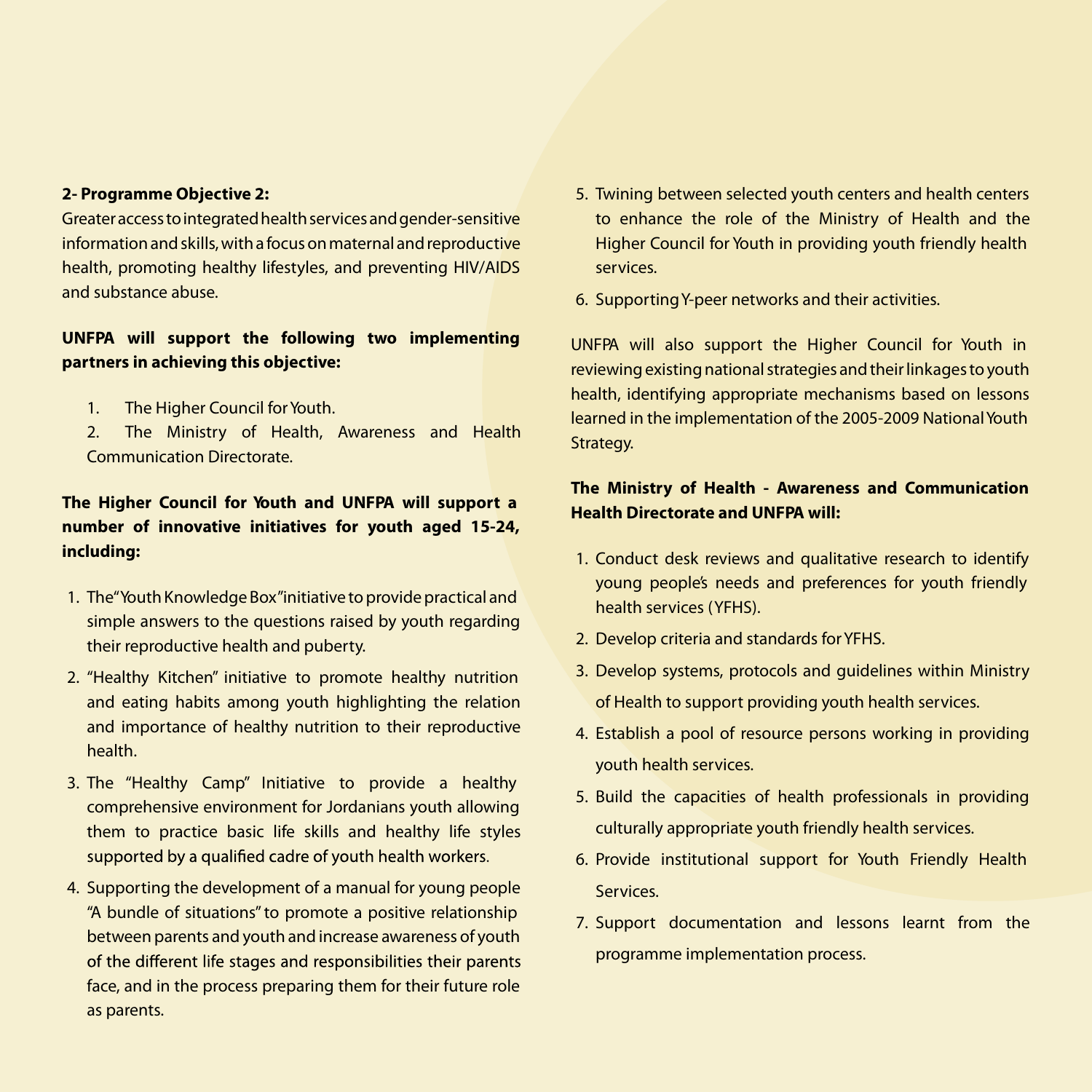# C. Gender Equality

### **Programme Objective 1:**

Strengthened capacity to monitor progress towards the national development agenda and the Millennium Development Goals aligned with the Convention on the Elimination of All Forms of Discrimination against Women (CEDAW), the Convention on the Rights of the Child (CRC), and other human rights conventions.

### **There will be two partners that will contribute to achieve this objective:**

- 1. The Jordanian National Commission for Women (JNCW).
- 2. The Ministry of Planning and International Cooperation.

### **The Jordanian National Commission for Women and UNFPA will achieve this objective by:**

- 1. Developing a monitoring and evaluation system in JNCW to follow-up on the national strategy for women and the CEDAW committee recommendations on Jordan's reports to the CEDAW committee.
- 2. Supporting JNCW sub-committees in developing, implementing and monitoring annual work plans based on the National Strategy for Women and other related national plans.
- 3. Supporting thematic position papers and policy briefs linked to priorities identified in the national strategy for women and the CEDAW committee's recommendations on Jordan's reports and using them in advocacy and policy dialogue for legislative change.
- 4. Advocating and supporting policies and programmes to combat violence against women and support joint UN programmes to combat violence against women.
- 5. Support the production of communication and media material targeting decision makers, media and parliamentarians on priority issues of concern in women's rights.
- 6. Provide technical and financial support to the preparation and submission of Jordan's fifth report to the CEDAW committee.
- 7. Supporting JNCW to conduct high level advocacy at the national and sub-national level linked to international and national milestone event including preparation of national MDG reports, stocktaking of achievements related to international and national instruments, celebration of international days, e.g. International Women's Day, 16 days of Activism to End Violence Against Women, and others.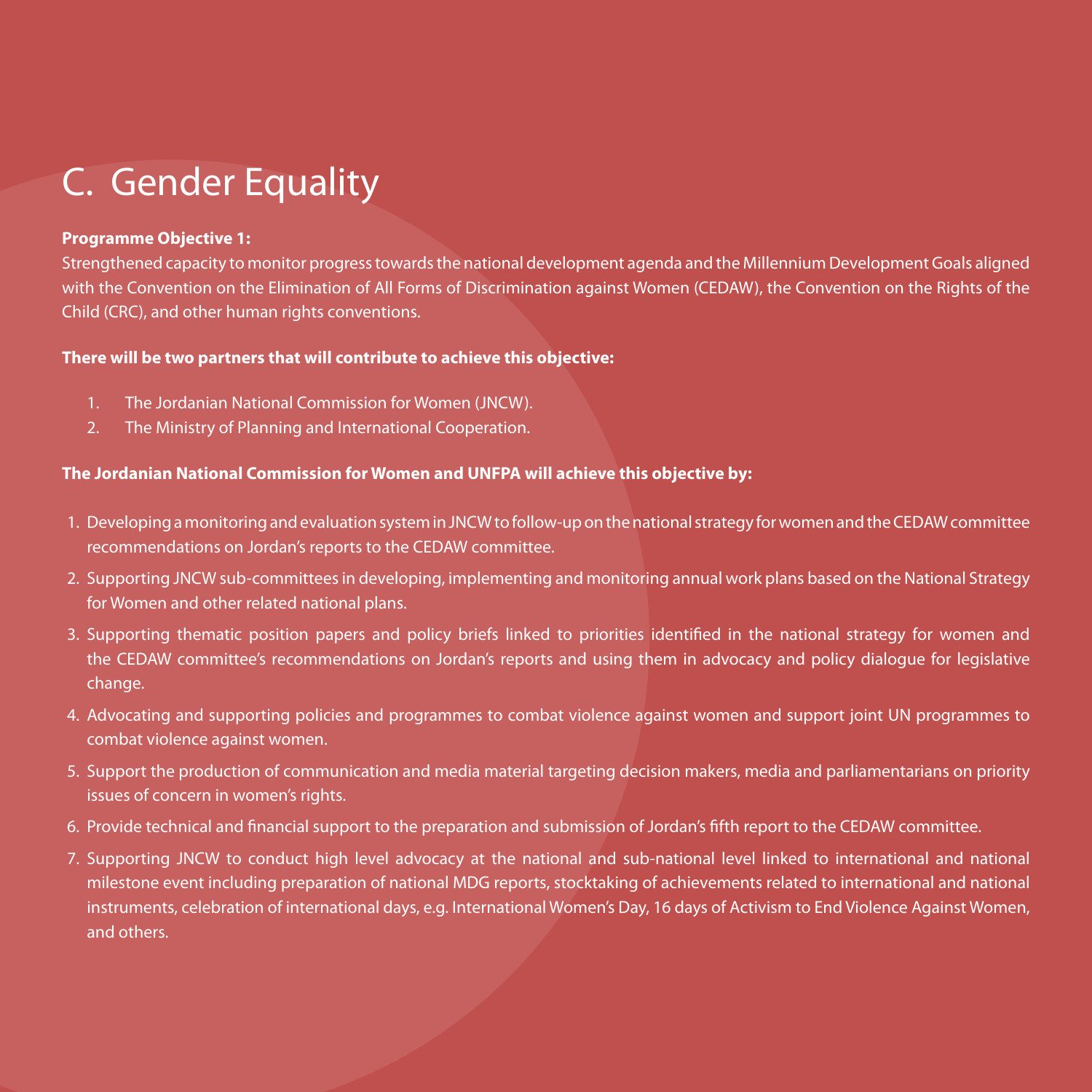

### **The Ministry of Planning and International Cooperation and UNFPA will achieve this objective by:**

- 1. Building national capacities in monitoring the MDGs.
- 2. Providing technical assistance for the preparation of research related to the preparation of Millennium Development Goals (MDG) reports at the national and governorate levels focusing on MDG goals 3, 5, and 6.
- 3. Strengthening the partnership and linkages between the JNCW and the Ministry of Planning and International Cooperation gender unit and M&E Directorate to ensure that gender and human rights are integrated in the development of annual governmental operational plans and in monitoring MDG achievements.
- 4. Supporting the production of IEC material related to research on the MDGs and gender.
- 5. Integrating population, reproductive health, and gender indicators and variablesinto nationalsectoral and selected local plans and monitoring mechanisms.